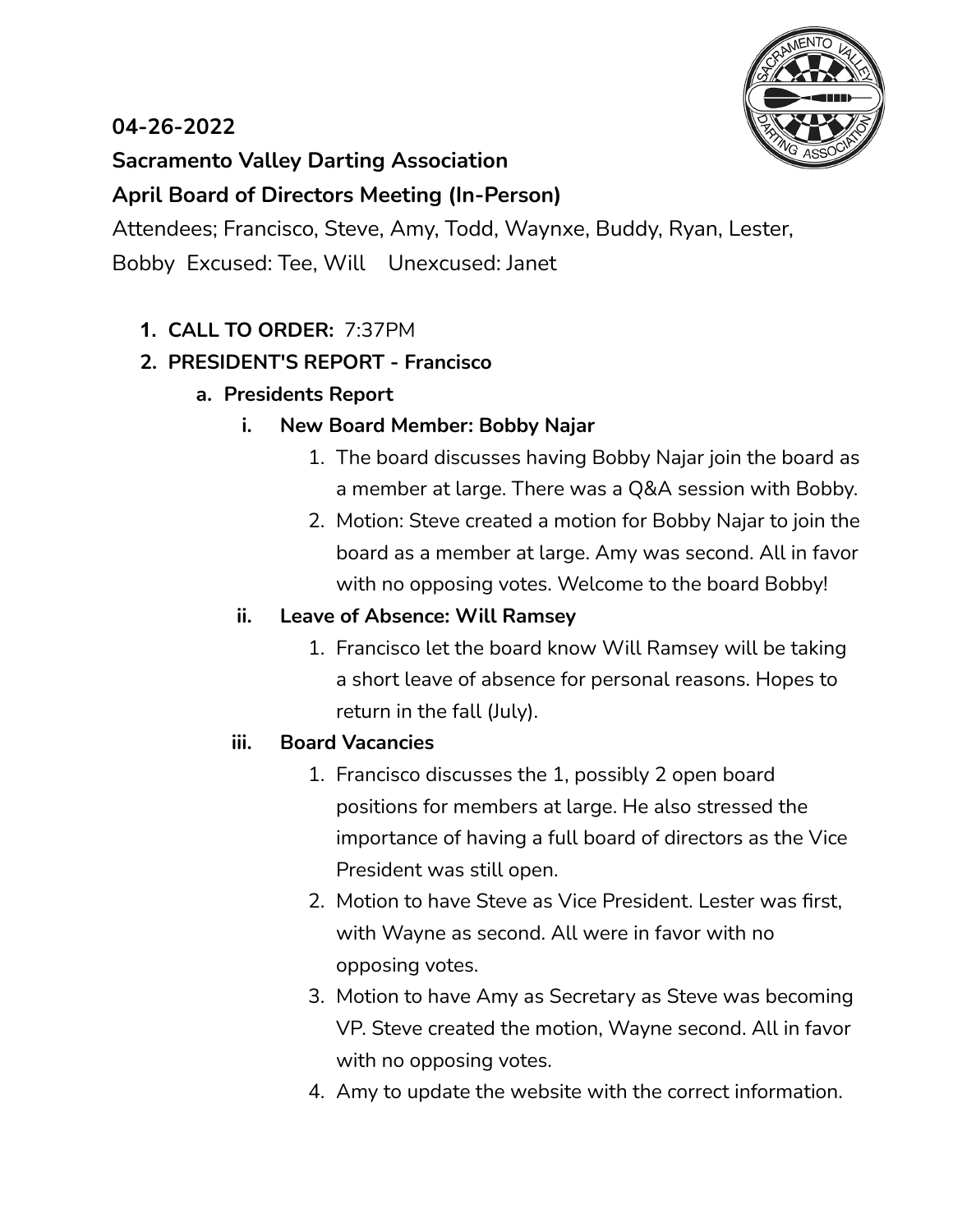5. Bobby Najar's contact information will be sent to the board by Amy.

## **iv. In-Between Shoot: Diamond Billiards (April 20)**

a. 22 players in the tournament. Francisco and Wayne ran the tournament. A few new faces attended.

# **v. Winter 2022 Awards Banquet: Old Town Pizza (April 24)**

1. About 30 people attended, with 24 entering the tournament. Discussed lack of participation and the factors that could have caused this.

### **b. Summer 2022**

- i. Signups are tomorrow (April 27) at J's Railroad Cafe
	- 1. Todd and Wayne to help with Sign-ups
	- 2. Francisco, Amy, Steve, Lester and Ryan to help if needed
	- 3. Lester to run the shoot

## **c. Captains Meet Summer 2022 (May 4)**

- i. Discussed the upcoming Captains Meet on May 4th, along with packet contents, more SVDA marketing materials to the captains in hopes of growing the league.
	- 1. Amy to provide Wayne with the Love Darts 3 columns PDF for the captains packet.
	- 2. Streets of London confirmed we are holding the May 4th Captains Meet there. Lester to confirm tomorrow (April 27) and let the board members know at sign-ups.

### **d. Summer 2022 Awards Banquet**

- i. Location Discussed various locations including Steve Moores house and Elk Grove Park. Pros and cons of both were discussed.
	- 1. Steve to reserve a spot for Elk Grove Park.
	- 2. Amy to create flier and get to Wayne ASAP for captains packet.
	- 3. Todd to research Event Insurance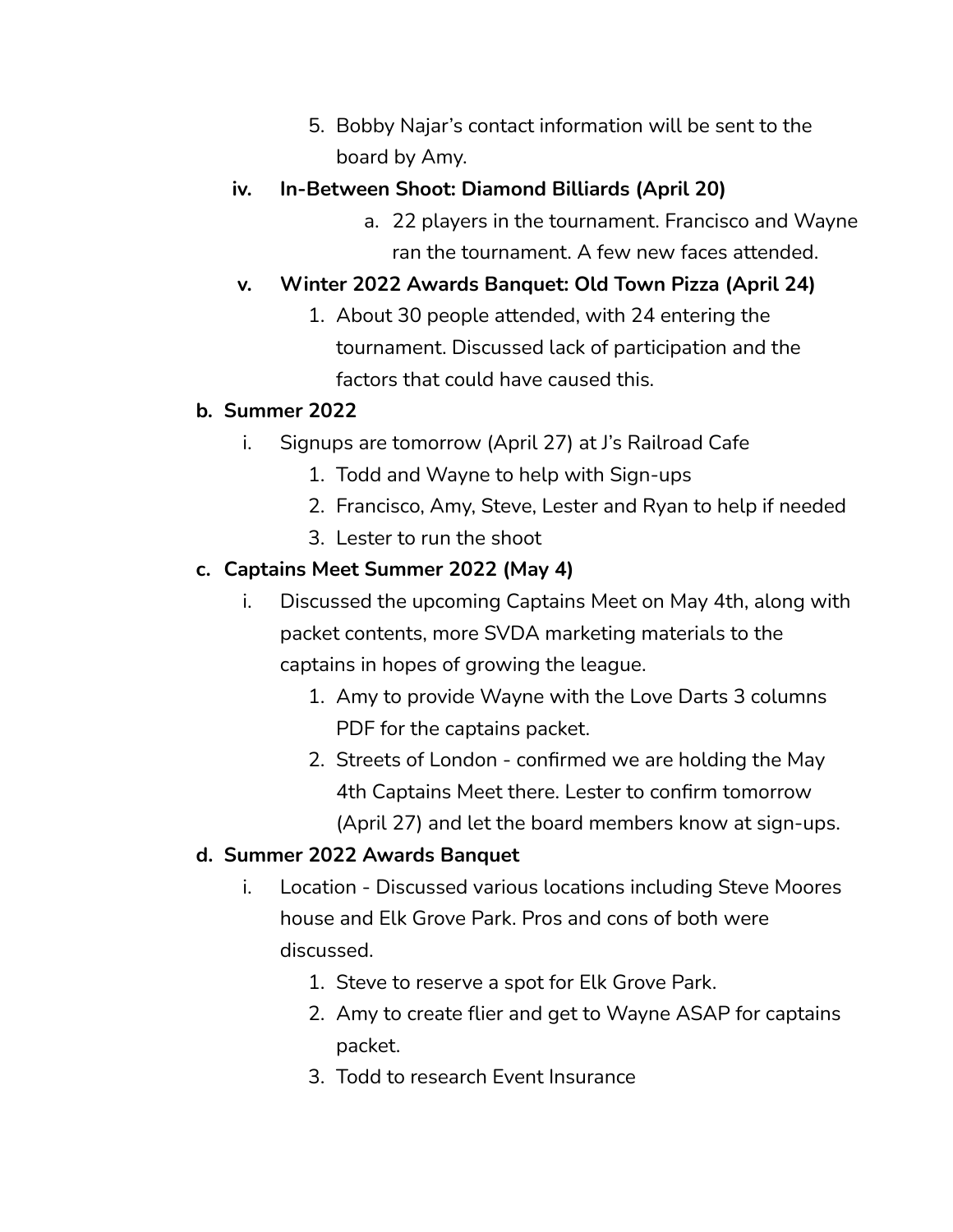4. Motion to book Elk Grove Park as Summer 2022 Awards Picnic created by Todd and Lester was second. All in favor with no opposing.

#### **e. Summer T-Shirts**

- 1. Discussed having summer t-shirts, cost, and other options.
- 2. Amy to research t-shirt vendors and discuss the next board meeting.
- **f. Next Board Meeting - May 24, 2022**

## **3. VICE PRESIDENTS REPORT - STEVE**

a. Steve had no updates as he was just elected.

## **4. SECRETARY'S REPORT: STEVE**

### **a. Prior Meeting Minutes**

1. Motion to approve March's meeting minutes created by Todd with Wayne as second. All in favor, no opposed.

### **5. RESULTS SECRETARY REPORT - Wayne**

#### **a. Awards**

- 1. Wayne elected to have more trophies than plates this year in hopes to get more interest.
- 2. Only 3 Wilson Trophy errors
- 3. Discussed old awards and non-picked up awards. Wayne to bring to summer signups.

### **b. Summer Signups 2022**

- 1. Previous season was approx. 120 players. We are expecting around 100 players. Discussed where players are going, who is coming back, and other dart factors.
- 2. Wayne is doing a great job with reminders, results and posting on social media. The board agreed unanimously Wayne was an asset and going above and beyond. He's also making the league a positive play to play again.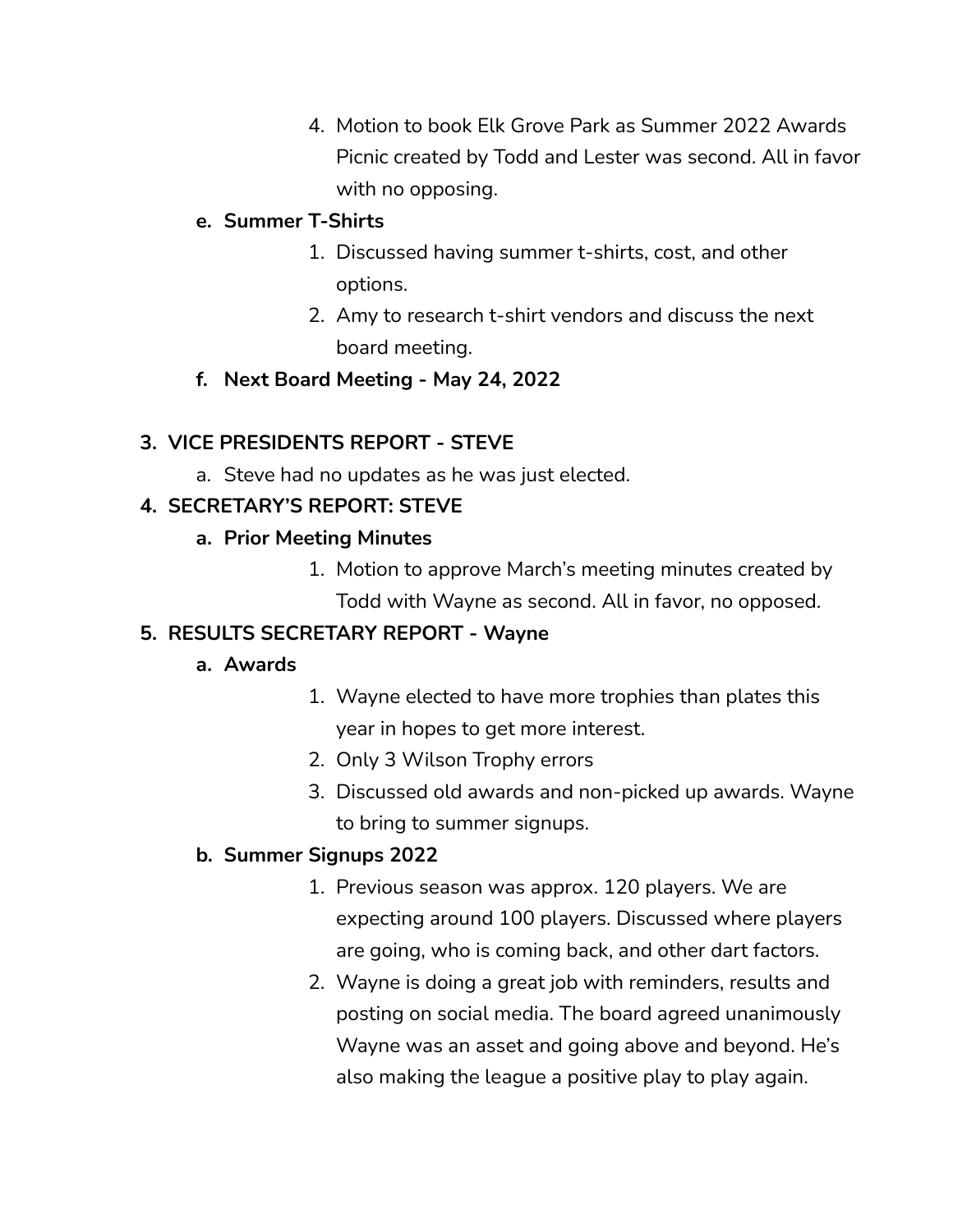#### **c. Schedule**

a. Wayne to make the call if he wants a scheduling meeting. Todd mentioned if Wayne wanted some help, Todd would setup a Zoom call.

# **6. SOCIAL MEDIA & WEBSITE UPDATES - Francisco & Amy**

#### **a. Website Update**

i. Events have been updated on the webpage.

#### **b. Facebook Update**

- i. New SVDA Facebook Page
	- 1. Transitioning to the new facebook page with Amy to setup a new group. Amy to make a QR code signup with new social links
	- 2. Admins
		- a. Discussed Francisco, Steve, Amy and Wayne to be admins and monitor and post as needed.
	- 3. Group
		- a. Amy to create group on new Facebook page

#### **7. ADO REPORT - Steve**

a. Upcoming Tournaments: Steve to keep us posted. Amy to create any fliers if needed and post on social and website.

### **8. CAMELLIA CLASSIC REPORT - Steve**

#### **a. Next Meeting**

i. Camellia Classic 46 kickoff meeting will be scheduled sometime in May. More details to come.

### **b. Magic Darts Meeting**

i. Steve talked with John & Kelly from Magic Darts. All parties agreed to return \$5,000 to Magic, and keep the remaining in helping the SVDA. Magic would like the SVDA to create a survey asking what players liked/disliked about the Camellia Classic.